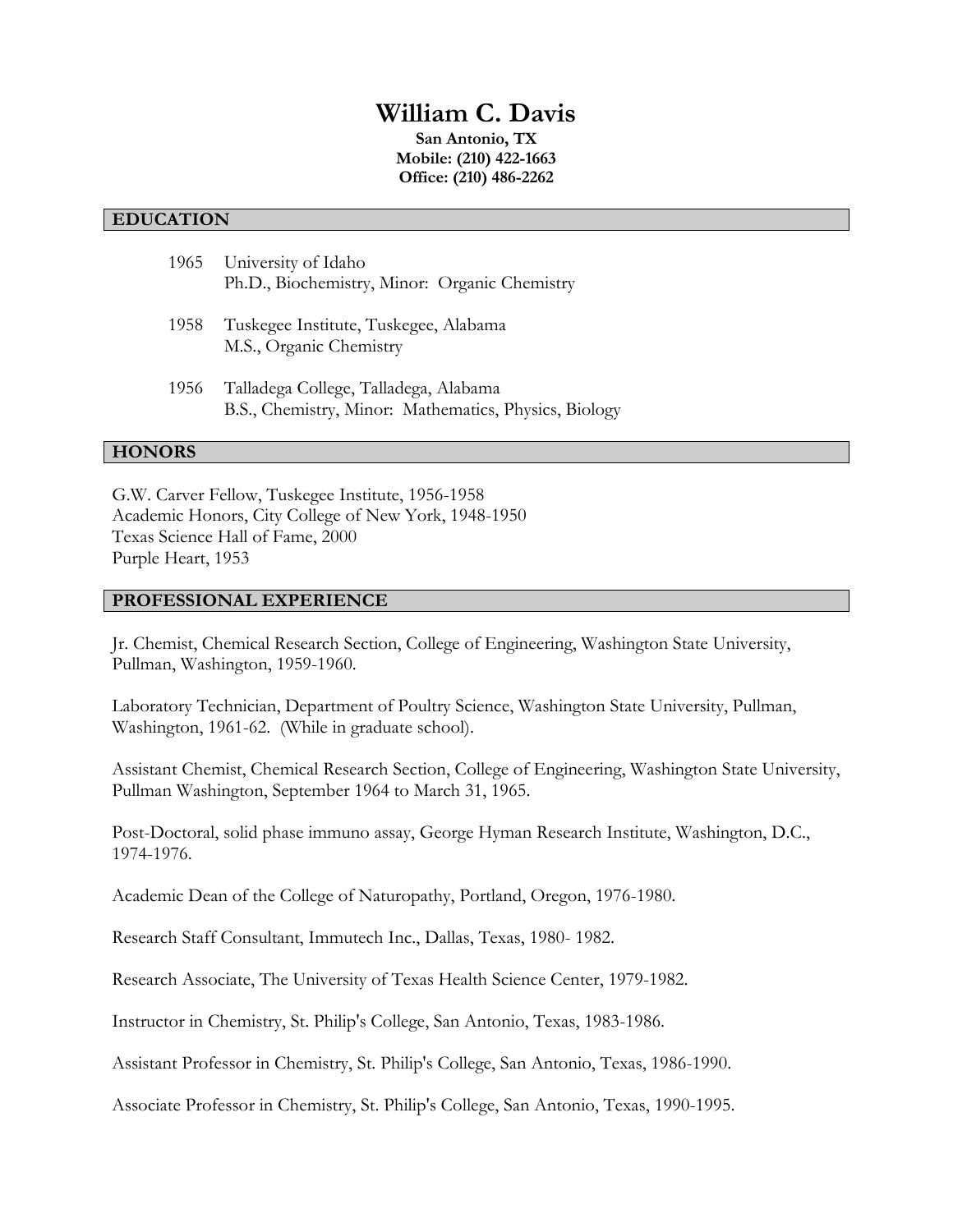Professor in Chemistry, St. Philip's College, San Antonio, Texas 1995-2009.

Professor Emeritus of the Natural Sciences Department, St. Philip's College, San Antonio, Texas 2009-present.

Chair of Natural Sciences, St. Philip's College, San Antonio, Texas 1996-2007.

# **EXPERIENCE WITH RADIOISOTOPES, RADIATIONS, and ALTERNATE ENERGY SOURCES**

Graduate student with Dr. Clarence T. Mason, solid-rocket fuel for space exploration, George W. Carver Foundation, 1956-1958.

Consultation with Mr. Roger Brown, Health Physicist, Washington State University, Pullman Washington, 1965.

Study with Dr. Mark Adams, Division of Industrial Research, Washington State University, Pullman Washington, Experiments with fuel cell technology (Micro power – fuel cells), 1962-1966.

Study with Dr. Roy M. Chatters, Associate Nuclear Engineer, Head Radioisotopes and Radiations

Clinical Chemist and Head of Radioisotopes Department and Physicist, United Medical Laboratories, Portland, Oregon, 1965-1967.

Visiting Scholar, Department of Physical Sciences, Warner Pacific College, Portland, Oregon, 1967- 1976.

Head of the Biochemistry Department and Consultant, Physicians Medical Laboratories, Portland, Oregon, 1967-1973.

Director and Founder of Albina Health Care Center Medical Clinic of Portland, Oregon, 1972-1980.

Associate Professor of Chemistry and Director of Clinical Laboratories, Western States Chiropractic College, Portland Oregon, 1975-1979.

Director of Renewable Energy, St. Philip's College, 2002-2007.

## **SPECIAL EXPERIENCE**

- 1. Isolation and purification of peptide hormones (parathyroid hormone, thyrocalcitonin growth hormone, others).
- 2. Immunological assay methods (micro-complement fixation and radioimmunoassay).
- 3. Dispersed cell cultures of functional endocrine tissues (adrenal cortex, pituitary gland, parathyroid gland, others).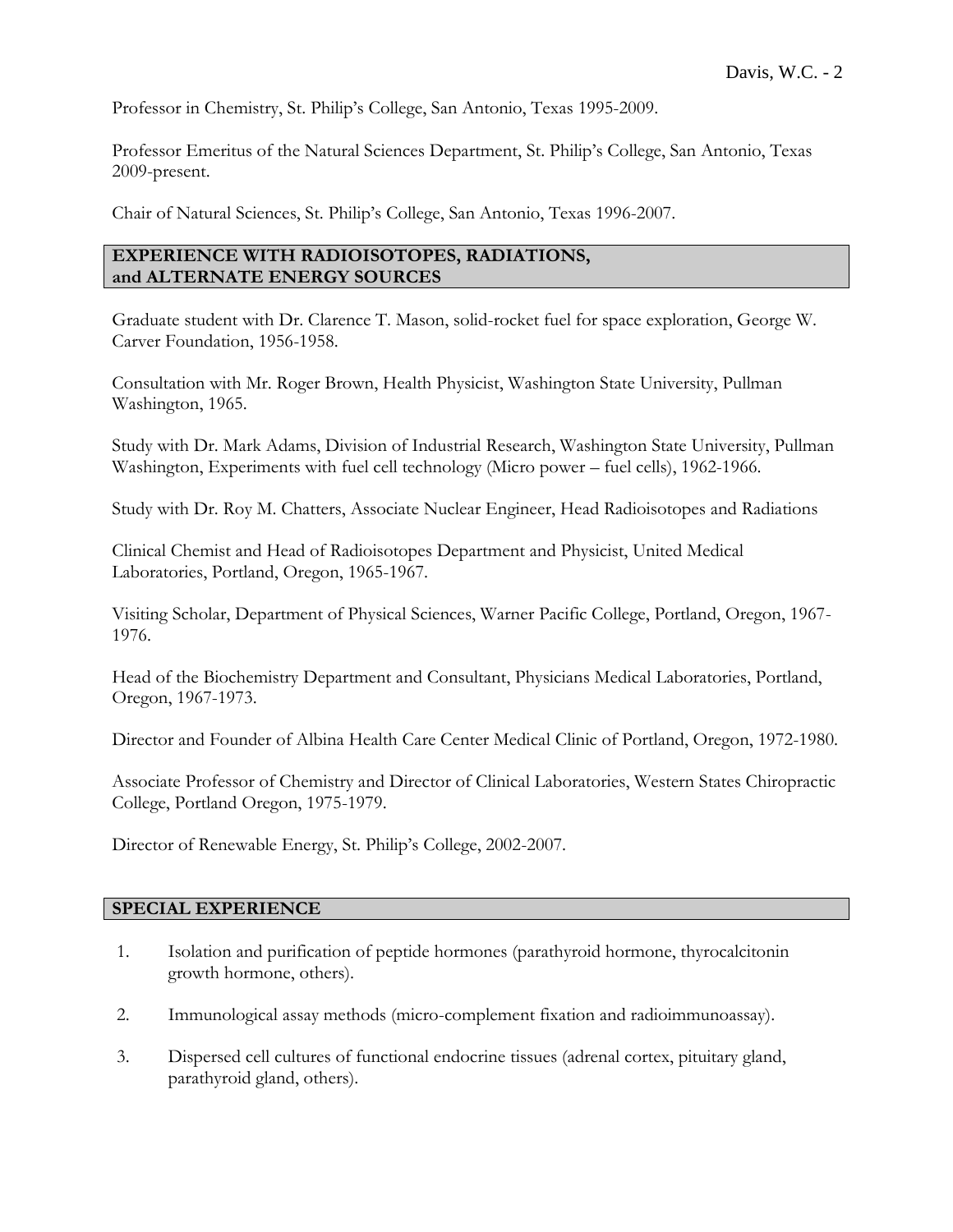- 4. Design and analysis of biological assays.
- 5. Studies of the mechanism of hormone actions and of the relationship of structures to biological activity.
- 6. Isolation of the possible antigen from various woods for the Allergy Clinic in conjunction with Dr. O'Hallaren, Poland, Oregon.
- 7. Recombinant DNA Technology and solid-phase radioimmunoassay.
- 8. Consultations with Abbott Laboratories for radioimmunoassay kits.
- 9. Special qualifications and skills (license, skills with machines, patents, or inventions), publications, membership in professional of scientific societies.
	- a. License: Registered Medical Technologist: Health Physicist (Radioisotope license); Certified Clinical Chemist.
	- b. Skills with machines: Atomic absorption, Chromatography (all kinds), Radioactivecounting machines. Autochemist, automatic clinical assay machine, proton NMR spectroscopy, mass spectroscopy and infrared spectroscopy.

# **PUBLICATIONS**

- 1) Davis, W.C., D. LeTourneau, M.V. Zaehringer and H.H. Cunningham, 1954. Sloughing as related to the teaching of certain constituents from potato tissue. Amer. Potato J. 41:296 (ABST).
- 2) Davis, W.C., and D. LeTourneau, The effect of various salts on the sloughing of potato tuber slices previously soaked in distilled water. Amer. Potato J. 4:355-362 (1967)
- 3) Davis, W.C., A comparison of the T-4 and PBI Test. J. of Medical Technology 29: 600 (1967)
- 4) Davis, W.C., A radioisotope Manual for Medical Technologist. (United Medical Laboratory Press) 1965.
- 5) Davis, W.C., Radiation Protection Program (United Medical Laboratory Press) 1965
- 6) Davis, W.C., A simple column procedure for the determination of serum thyroxine. J. of Medical Technology 31, 289-293 (1969).
- 7) Davis, W.C., Plasma Cortisol, Technical Bulletin No.3 (Physicians Medical Laboratories, Portland, Oregon, 1970).
- 8) Davis, W.C., Serum Thyroxine by Radioassay, Technical Bulletin No.2 (Physicians Medical Laboratories, Portland, Oregon 1969).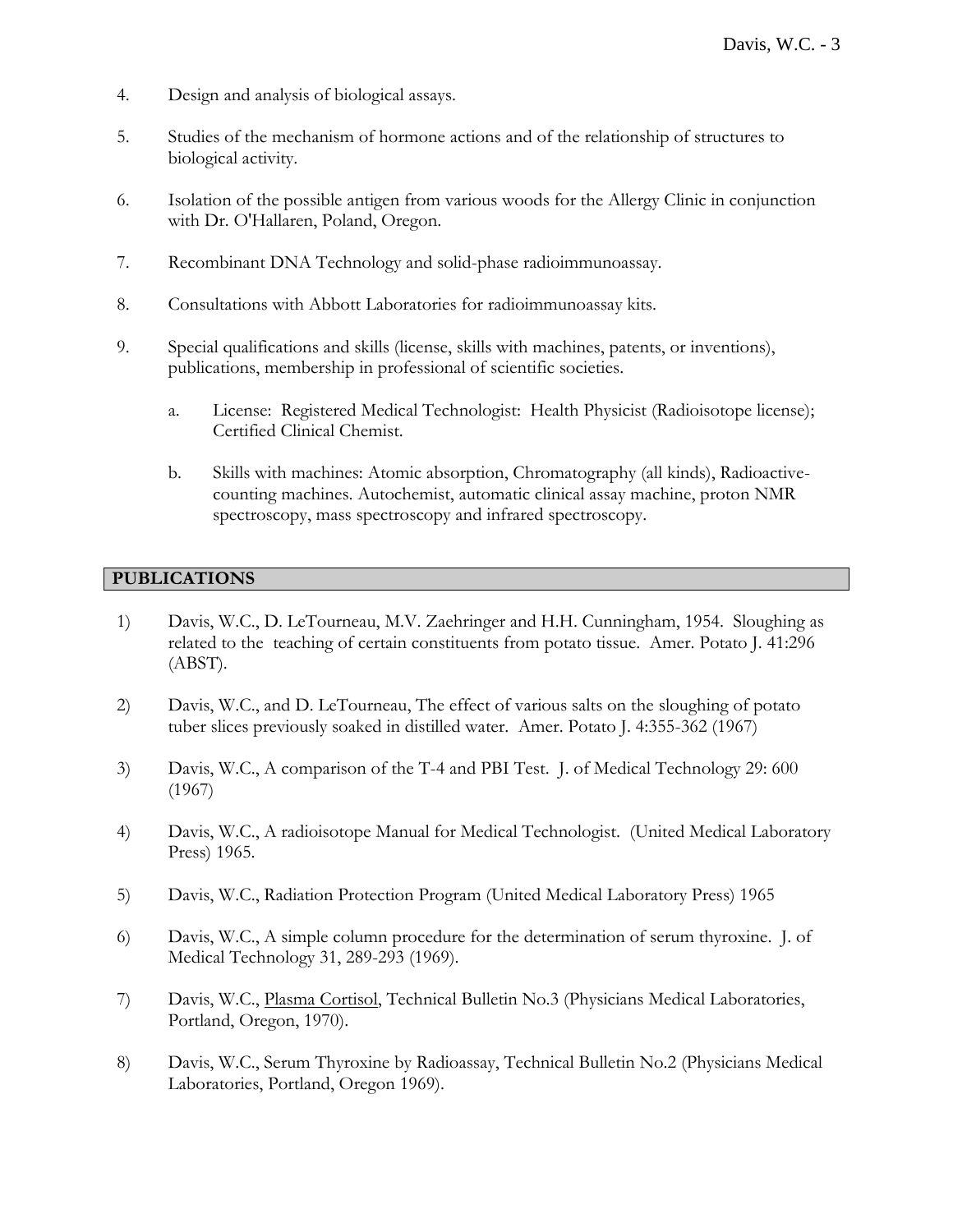- 9) Davis, W.C., Ed. Minerals and Carbohydrate Metabolism, Annotated Bibliography (Western States College, Portland Oregon 1969).
- 10) Davis, W.C., and M.K. Ticku (1981a) Solubilization of picrotoxinin binding receptor form mammalian brain, J. Neurochem. 36: 1572-1579.
- 11) Davis, W.C., and M.K. Ticku (1981a) Solubilization of the dihydropicrotoxinin binding sites. Eur. J. Pharmac. 68: 297-399.
- 12) Davis, W.C., and M.K. Ticku (1981b) Pentobarbital enhances  $(^{3}H)$ -Diazepam binding to soluble receptor at the benzodiazepine-GABA receptor-ionophore complex. Nuerosci. Lett. 23: 209-213.
- 13) Ticku, M.K., and William C. Davis (1981). Evidence that ethanol and pentobarbital enhance (H<sup>3</sup>) diazepam at the Benzodiazepine-GABA receptor Ionophore Complex indirectly. Eur. J. Pharmac. 71: 521-522.
- 14) Ticku, M.K., and William C. Davis. The isolation and characterization of the protein involved in Benzodiazapine and BABA-Receptor-Ionophore complex (1981) Neuroscience. 1: 1240-1268
- 15) Ticku, M.K., and William C. Davis (1981) Valporic acid reaction of the Benzodiazepine GABA-Receptor-Ionophore Complex. Brain Res. 154: 519-529
- 16) Ticku, M.K., Burch, T.P. and William c. Davis (1981). Amino and Neurotransmitter (Ed. by F.V. DeFeudis and P. Mande Raven Press, New York page 411.
- 17) Ticku, M.K., and William C. Davis (1981). Interaction of pentylenetetrazol with Diazepam and Dihydropecrotoxinin components of the Benzodiazepine-GABA-receptor-ionophore complex. Life Sci. 25: 463-470.
- 18) Davis, W.C., and M.K. Ticku and I. Chen. Ethanol and barbiturates enhance [H<sup>3</sup>]-diazepam binding at the benzodiazzpine-GABA-receptor-ionophore complex Fed. Proc. 40: 310 (1981).
- 19) Davis, W.C., and Ticku, M.K.. Molecular Interactions of Etazolate with Benzodiazepine and Picrotoxinin Binding Sites. Neurochem. 38: 1180- 1182 (1982).
- 20) Davis, W.C. A heated Argument for the use of Nuclear Energy, January 2001
- 21) Davis, W.C. U.S. must end its dangerous oil dependence. San Antonio Express News., November 11, 2001.
- 22) Davis, W.C. The use of ethanol will backfire. San Antonio Express News, September 9, 2002.
- 23) Davis, W.C. "Kinetic Water", An overview of Natural Science at St. Philip's, (Publication 1982).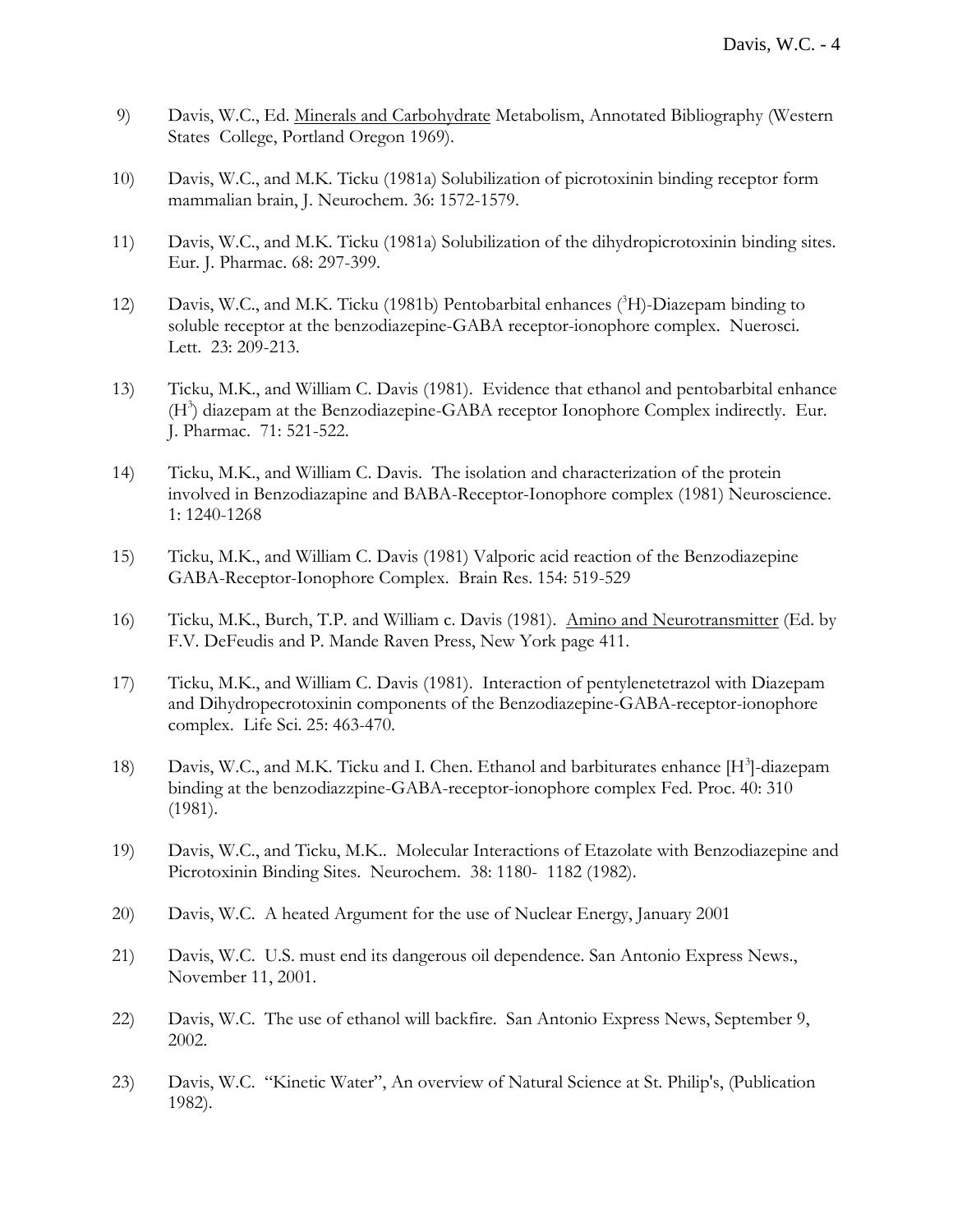- 24) Davis, W.C. A case for nuclear energy health physics society, Newsletter, November 2000.
- 25) Davis, W.C. What about Coal?, Chemical & Engineering News, Newsletter 2000.
- 26) Davis, W.C. "U.S. Must End It's Dangerous Oil Dependence", page 4G, San Antonio Express News, November 11, 2001.
- 27) Davis, W.C. "Ethanol Mandate Will Backfire", page 5G, San Antonio Express News, September 8, 2002.

# **PROFESSIONAL SOCIETIES**

HONORARY SOCIETIES: Sigma XI, Phi Sigma, Beta Kappa Chi

#### PROFESSIONAL SOCIETIES:

American Chemical Society, American Nuclear Society, American Institute of Biological Sciences, Registry of the Medical Technology Society, Registry of the Medical Technology Society, Society of Nuclear Medical, Health Physicist Society, American Association for the Advancement of Science, Blue Ribbon Science Task Force of Professional Educators and Community Leaders, Mentor in Minority Research Program at University of Incarnate Word, National Association of Advisors for the Health Professions.

#### **GRANTS AWARDED**

- NSF Solid fuel rocket propulsion, Carver Foundation, 1956-1959.
- NSF Nuclear Energy research, Washington State University, Dept. of Chemical Engineering, 1960-1963.
- NSF Nuclear Energy resulted in certification Health Physicist, 1963-1965.
- NSF Visiting Professor of Physical Sciences, 1968-1972.
- NSF Solid Phase Immuno Assay, George Human Research Institute, Washington, D.C., 1974- 1976.
- NSF Experiments with fuel cell technology (Micro power fuel cells), Division of Industrial Research, Washington State University, Pullman Washington, 1962-1966.
- NSF Head Radioisotopes and Radiations Laboratory, College of Engineering, Washington State University, Pullman Washington, 1965-1968.
- NSF Visiting Scholar, Department of Physical Sciences, Warner Pacific College, Portland, Oregon, 1967-1976.